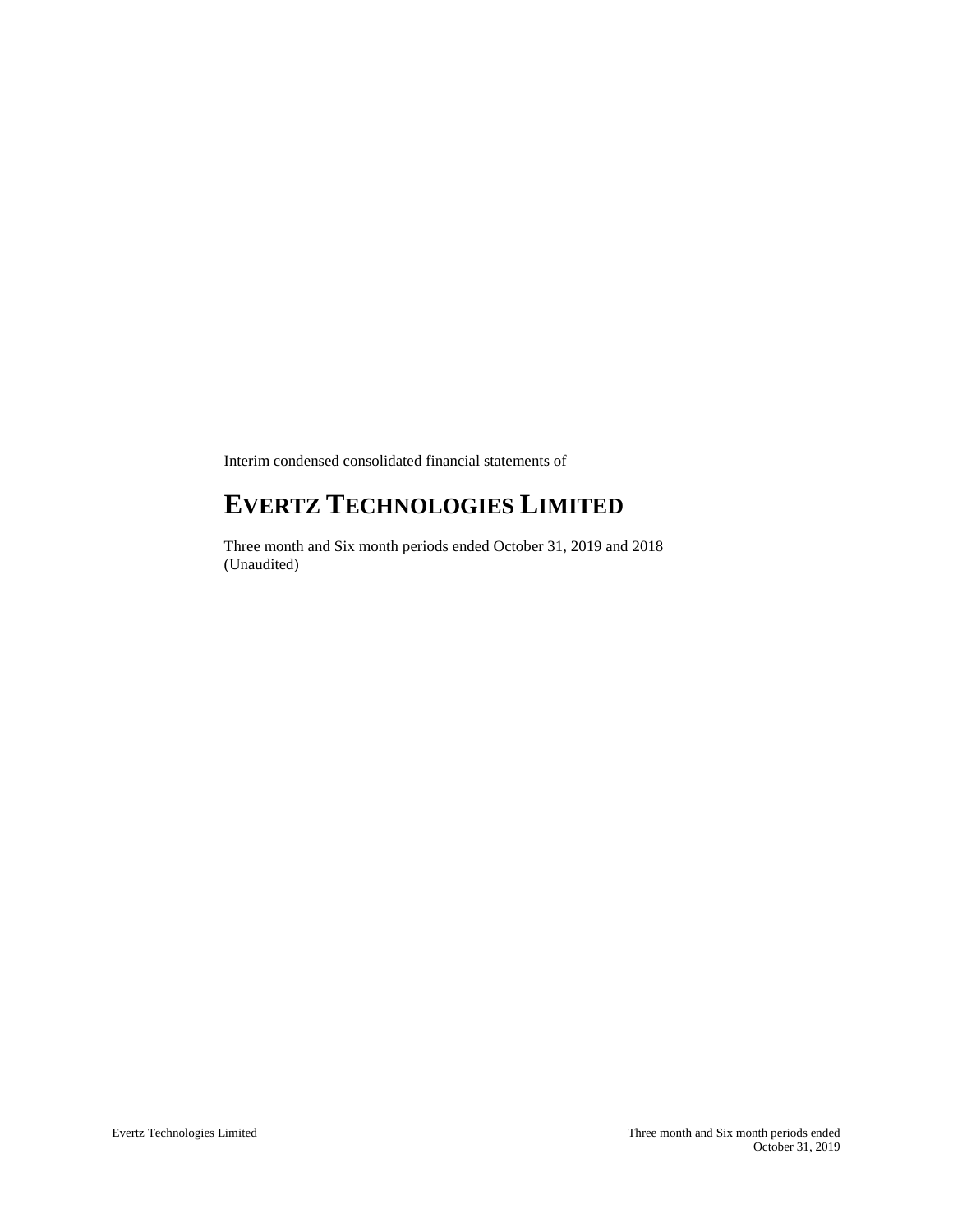# **MANAGEMENT REPORT**

The management of Evertz Technologies Limited ("Evertz" or the "Company") is responsible for the preparation of the accompanying interim condensed consolidated financial statements. The interim condensed consolidated financial statements have been prepared in accordance with International Financial Reporting Standards and are considered by management to present fairly the consolidated financial position, operating results and cash flows of the Company.

These interim condensed consolidated financial statements have not been reviewed by the auditor. These interim condensed consolidated financial statements are unaudited and include all adjustments, consisting of normal and recurring items, that management considers necessary for the fair presentation of the consolidated financial position, results of operations and cash flows.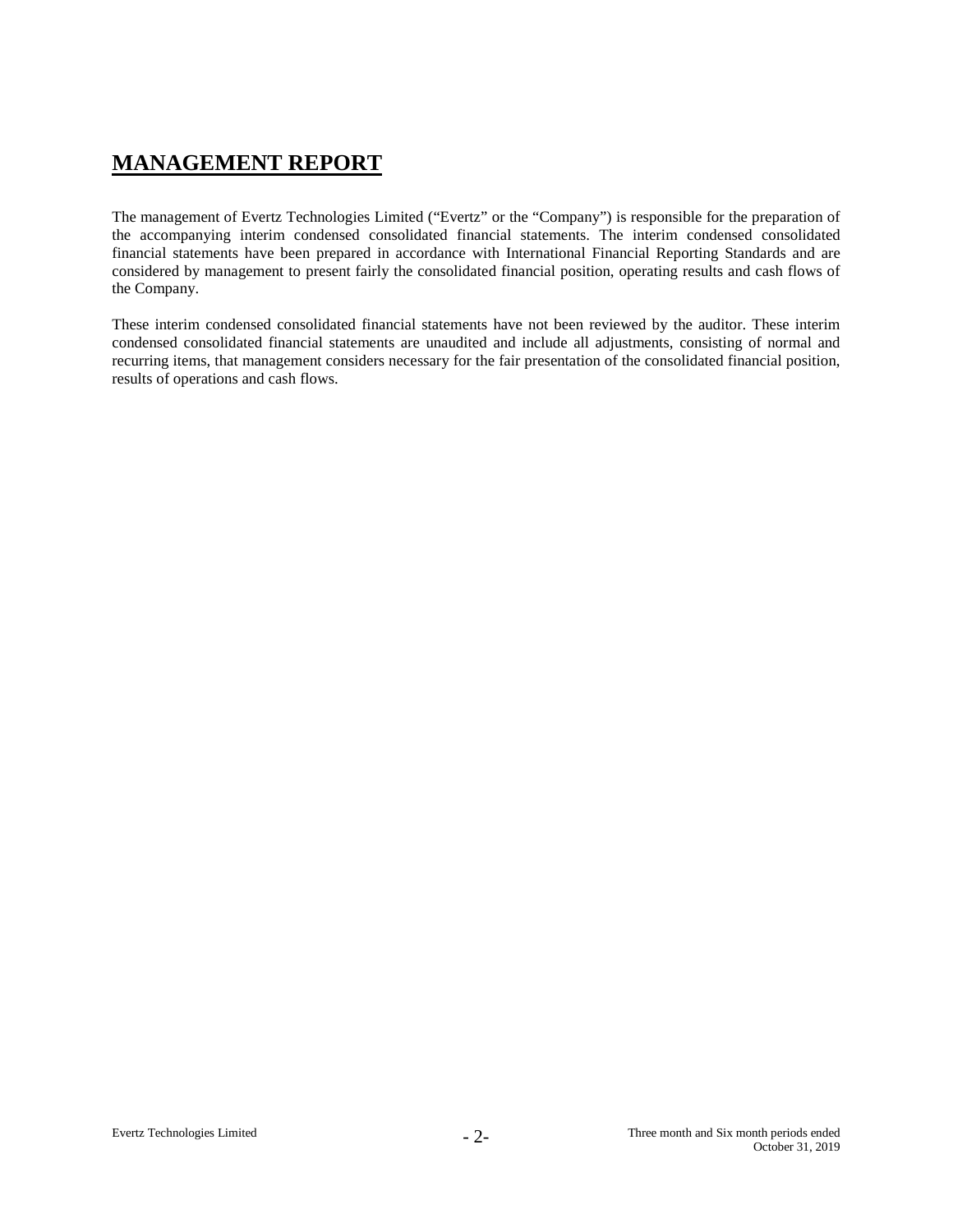Index to Financial Statements (Unaudited)

Interim condensed consolidated financial statements Three month and Six month periods ended October 31, 2019 and 2018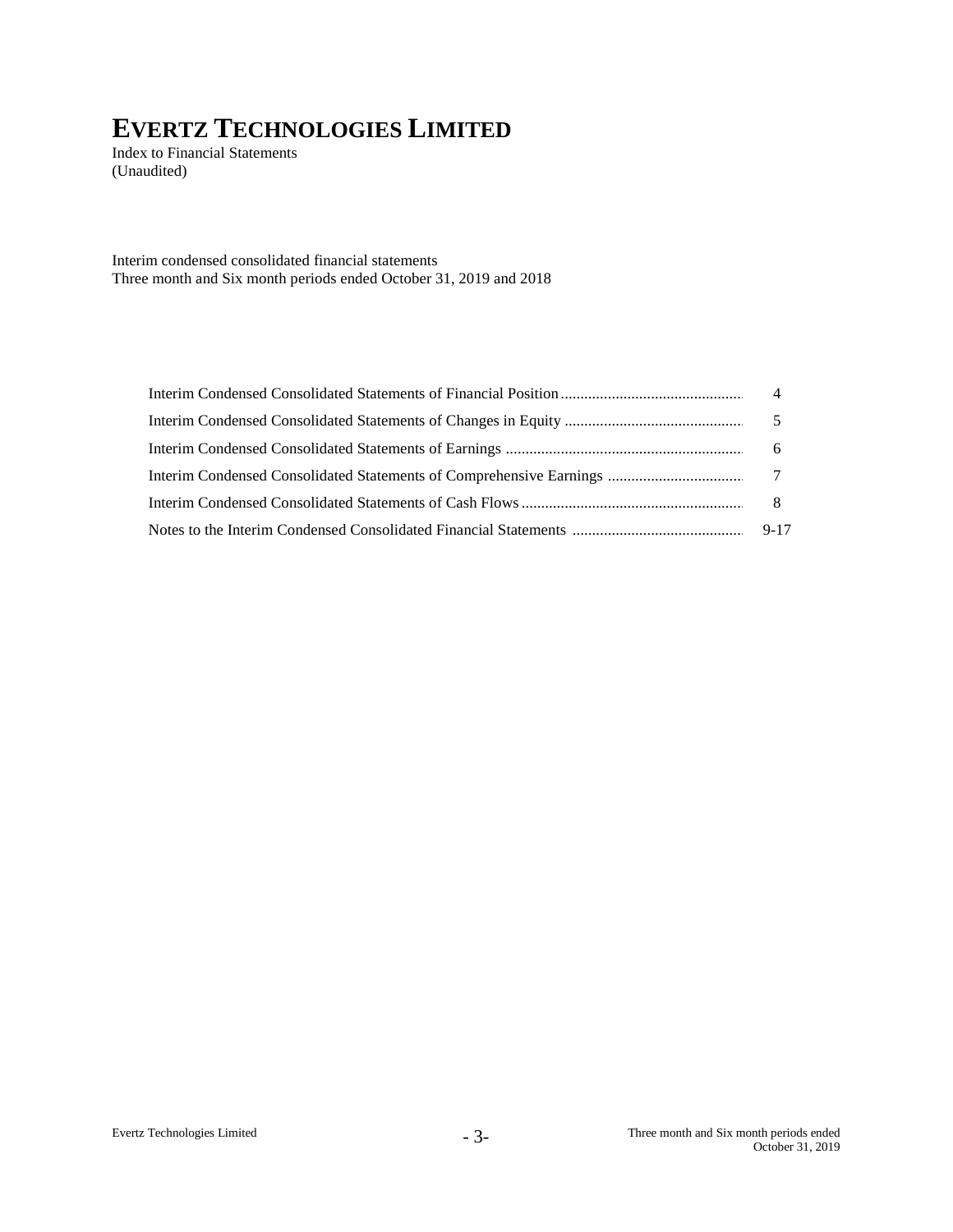Interim Condensed Consolidated Statements of Financial Position (Unaudited)

As at October 31, 2019 and April 30, 2019

(In thousands of Canadian dollars)

|                                                | October 31,   | April 30,    |         |
|------------------------------------------------|---------------|--------------|---------|
|                                                | 2019          | 2019         |         |
| <b>Assets</b>                                  |               |              |         |
| Current assets                                 |               |              |         |
| Cash and cash equivalents                      | \$<br>5,449   | \$           | 104,583 |
| Marketable securities                          |               |              | 4,023   |
| Trade and other receivables                    | 124,258       |              | 81,498  |
| Contract assets                                | 14,671        |              | 22,348  |
| Prepaid expenses                               | 8,945         |              | 9,045   |
| Inventories                                    | 172,969       |              | 171,271 |
| Income tax receivable                          |               |              | 708     |
|                                                | 326,292       |              | 393,476 |
| Property, plant and equipment (note 3)         | 47,254        |              | 48,887  |
| Right-of-use assets (note 13)                  | 31,273        |              |         |
| Goodwill                                       | 20,600        |              | 20,716  |
| Intangibles                                    | 1,701         |              | 1,952   |
| Deferred income taxes                          | 581           |              | 1,566   |
|                                                | \$<br>427,701 | \$           | 466,597 |
| <b>Liabilities</b>                             |               |              |         |
| <b>Current</b> liabilities                     |               |              |         |
| Trade and other payables                       | \$<br>54,807  | \$           | 63,647  |
| Provisions (note 4)                            | 4,810         |              | 4,171   |
| Deferred revenue                               | 39,689        |              | 42,843  |
| Current portion of long term debt              | 294           |              | 294     |
| Current portion of lease obligations (note 13) | 4,164         |              |         |
| Income tax payable                             | 490           |              |         |
|                                                | 104,254       |              | 110,955 |
|                                                |               |              |         |
| Long-term lease obligations (note 13)          | 27,663        |              |         |
| Long-term debt<br>Deferred income taxes        | 107           |              | 239     |
|                                                | 132,024       |              | 111,194 |
|                                                |               |              |         |
| <b>Equity</b>                                  |               |              |         |
| Capital stock (note 5)                         | 144,576       |              | 139,865 |
| Share based payment reserve                    | 8,006         |              | 8,245   |
| Accumulated other comprehensive earnings       | 1,473         |              | 1,729   |
| Retained earnings                              | 139,538       |              | 203,284 |
|                                                | 141,011       |              | 205,013 |
| Total equity attributable to shareholders      | 293,593       |              | 353,123 |
| Non-controlling interest                       | 2,084         |              | 2,280   |
|                                                | 295,677       |              | 355,403 |
|                                                | \$<br>427,701 | $\mathbb{S}$ | 466,597 |

See accompanying notes to the interim condensed consolidated financial statements.

Evertz Technologies Limited - 4- Three month and Six month periods ended October 31, 2019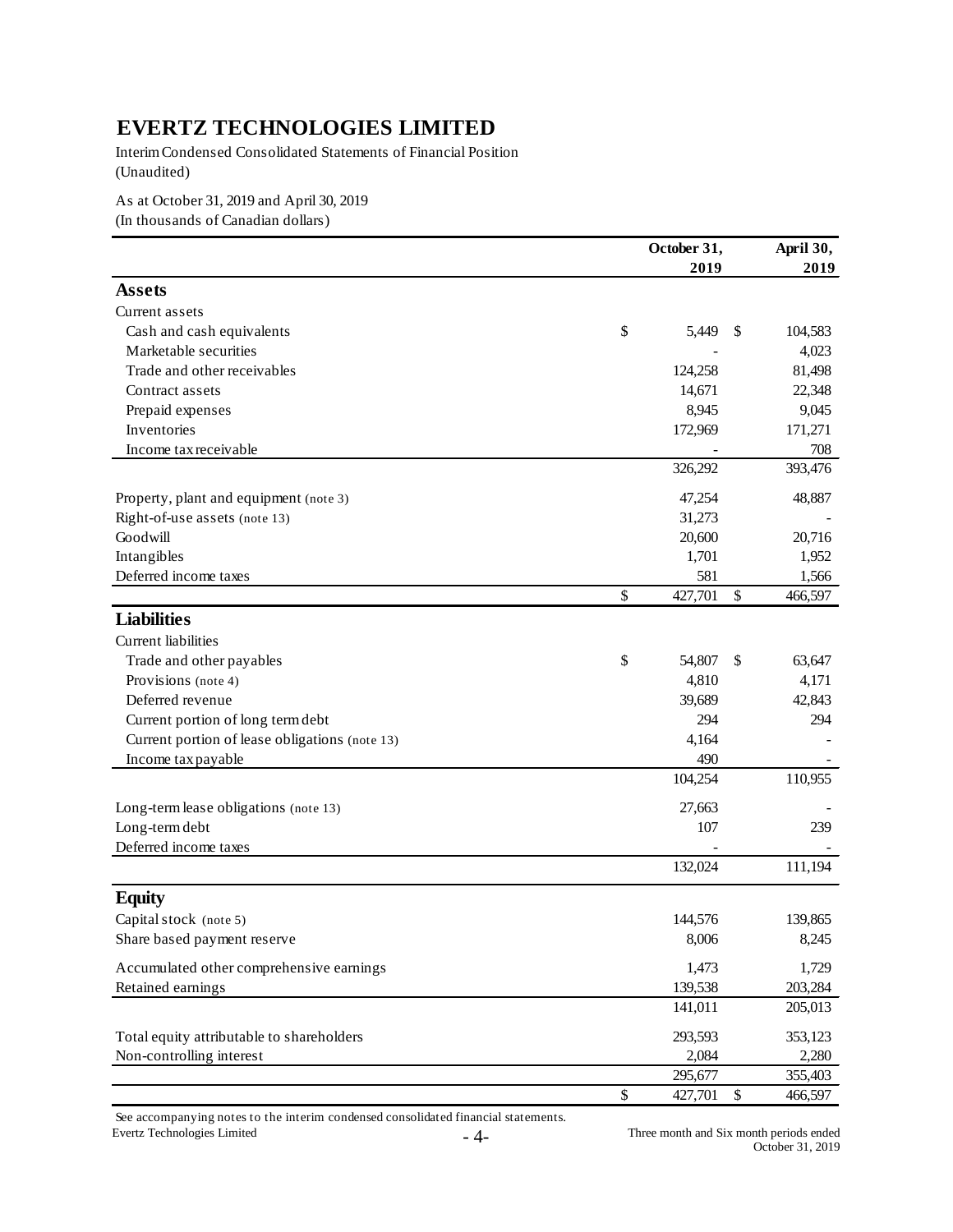Interim Condensed Consolidated Statements of Changes in Equity (Unaudited)

Three month periods ended October 31, 2019 and 2018 (In thousands of Canadian dollars)

|                                             |           |                                |                          |               | Accumulated   |    |           |               | Total           |              |             |               |           |
|---------------------------------------------|-----------|--------------------------------|--------------------------|---------------|---------------|----|-----------|---------------|-----------------|--------------|-------------|---------------|-----------|
|                                             |           |                                | Share-based              |               | other         |    |           |               | equity          |              | Non-        |               |           |
|                                             | Capital   |                                | payment                  |               | comprehensive |    | Retained  |               | attributable to |              | controlling |               | Total     |
|                                             | stock     |                                | reserve                  |               | earnings      |    | earnings  |               | shareholders    |              | interest    | Equity        |           |
| Balance at April 30, 2018                   | \$138,675 | \$                             | 7,885                    | \$            | 2,149         | \$ | 180,518   | \$            | 329,227         | \$           | 2,056       |               | \$331,283 |
|                                             |           |                                |                          |               |               |    |           |               |                 |              |             |               |           |
| Net earnings for the period                 |           |                                |                          |               |               |    | 37,619    |               | 37,619          |              | 323         |               | 37,942    |
| Foreign currency translation                |           |                                |                          |               |               |    |           |               |                 |              |             |               |           |
| adjustment                                  |           |                                |                          |               | (1,259)       |    |           |               | (1,259)         |              | (42)        |               | (1,301)   |
| Total comprehensive earnings for the period | \$        | $\mathbf{s}$<br>$\overline{a}$ | $\overline{\phantom{0}}$ | $\mathcal{S}$ | $(1,259)$ \$  |    | 37,619    | $\mathbf{s}$  | 36,360          | $\mathbb{S}$ | 281         | \$            | 36,641    |
| Dividends declared                          |           |                                |                          |               |               |    | (27, 542) |               | (27, 542)       |              | (375)       |               | (27,917)  |
| Impact of change in accounting policy       |           |                                |                          |               |               |    | (21)      |               | (21)            |              |             |               | (21)      |
| Share based compensation expense            |           |                                | 173                      |               |               |    |           |               | 173             |              |             |               | 173       |
| Exercise of employee stock options          | 587       |                                |                          |               |               |    |           |               | 587             |              |             |               | 587       |
| Transfer on stock option exercise           | 97        |                                | (97)                     |               |               |    |           |               |                 |              |             |               |           |
| <b>Balance at October 31, 2018</b>          | \$139,359 | \$                             | 7,961                    | \$            | 890           |    | \$190,574 | \$            | 338,784         | \$           | 1.962       |               | \$340,746 |
|                                             |           | \$                             |                          |               |               |    |           | \$            |                 |              |             |               |           |
| Balance at April 30, 2019                   | \$139,865 |                                | 8,245                    | \$            | 1,729         |    | \$203,284 |               | 353,123         | \$           | 2,280       |               | \$355,403 |
| Net earnings for the period                 |           |                                |                          |               |               |    | 33,449    |               | 33,449          |              | 284         |               | 33,733    |
| Foreign currency translation                |           |                                |                          |               |               |    |           |               |                 |              |             |               |           |
| adjustment                                  |           |                                |                          |               | (256)         |    |           |               | (256)           |              | (30)        |               | (286)     |
| Total comprehensive earnings for the period | \$        | \$<br>$\overline{a}$           | $\sim$                   | \$            | (256)         | -S | 33,449    | <sup>\$</sup> | 33,193          | \$           | 254         | <sup>\$</sup> | 33,447    |
| Dividends declared                          |           |                                |                          |               |               |    | (96, 757) |               | (96, 757)       |              | (450)       |               | (97, 207) |
| Share based compensation expense            |           |                                | 152                      |               |               |    |           |               | 152             |              |             |               | 152       |
| Exercise of employee stock options          | 4,372     |                                |                          |               |               |    |           |               | 4,372           |              |             |               | 4,372     |
| Transfer on stock option exercise           | 391       |                                | (391)                    |               |               |    |           |               |                 |              |             |               |           |
| Repurchase of common shares                 | (52)      |                                |                          |               |               |    | (438)     |               | (490)           |              |             |               | (490)     |
| <b>Balance at October 31, 2019</b>          | \$144.576 | \$                             | 8,006                    | -\$           | 1,473         |    | \$139,538 | \$            | 293,593         | \$           | 2,084       |               | \$295,677 |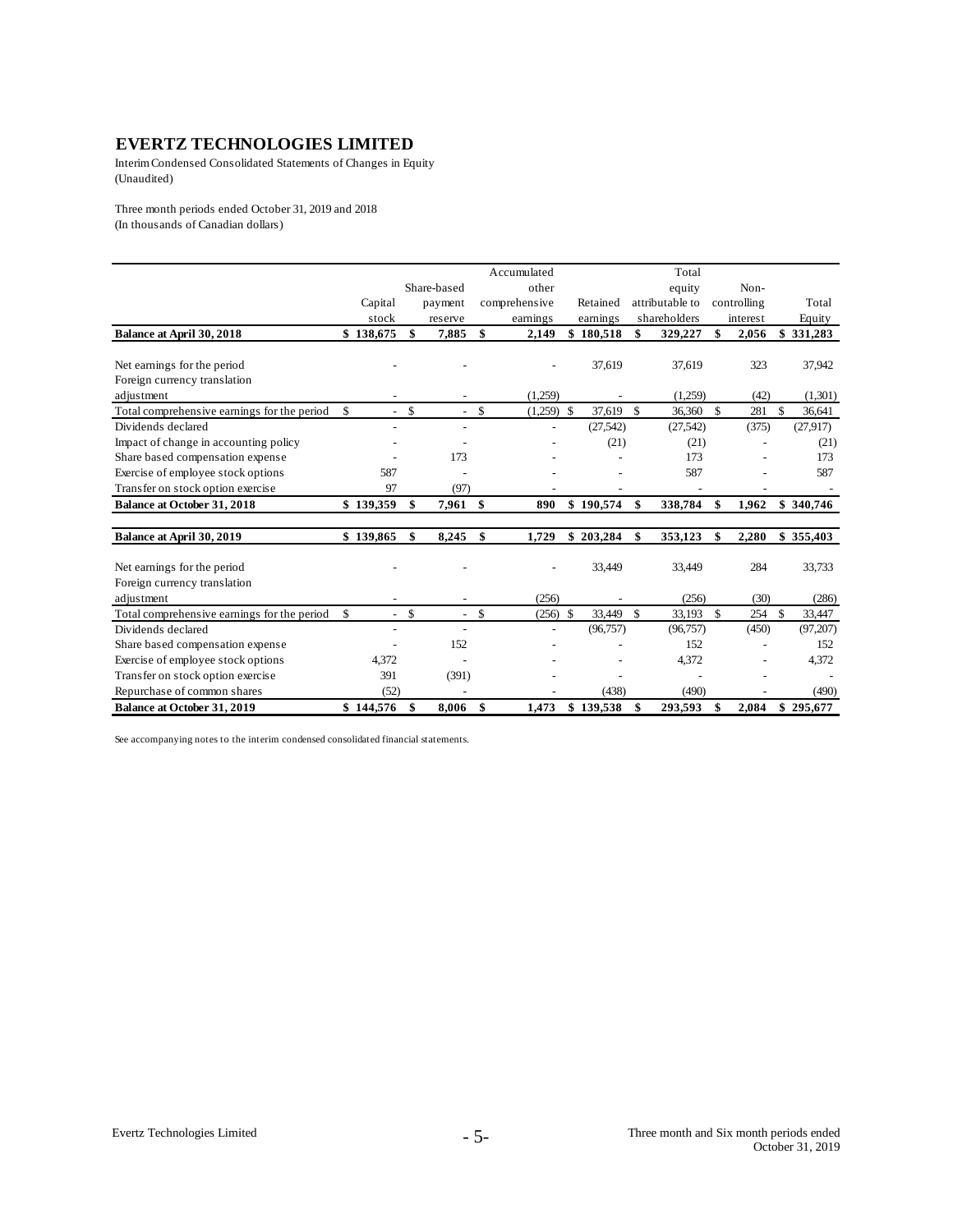Interim Condensed Consolidated Statements of Earnings (Unaudited)

Three month and six month periods ended October 31, 2019 and 2018 (In thousands of Canadian dollars, except per share amounts)

|                                                       | Three month period ended |               | Six month period ended |             |              |         |  |
|-------------------------------------------------------|--------------------------|---------------|------------------------|-------------|--------------|---------|--|
|                                                       | October 31,              |               |                        | October 31, |              |         |  |
|                                                       | 2019                     | 2018          |                        | 2019        |              | 2018    |  |
|                                                       |                          |               |                        |             |              |         |  |
| Revenue (notes 9 and 10)                              | \$<br>119,788            | \$<br>112,280 | \$                     | 223,199     | \$           | 215,369 |  |
| Cost of goods sold                                    | 50,466                   | 48,122        |                        | 94,725      |              | 92,433  |  |
| Gross margin                                          | 69,322                   | 64,158        |                        | 128,474     |              | 122,936 |  |
| Expenses                                              |                          |               |                        |             |              |         |  |
| Selling, administrative and general (note 6)          | 20,009                   | 18,458        |                        | 38,964      |              | 35,702  |  |
| Research and development                              | 22,938                   | 21,083        |                        | 45,632      |              | 42,403  |  |
| Investment tax credits                                | (1,978)                  | (1,933)       |                        | (3,981)     |              | (3,936) |  |
| Foreign exchange loss (gain)                          | 1,130                    | (838)         |                        | 2,907       |              | (1,910) |  |
|                                                       | 42,099                   | 36,770        |                        | 83,522      |              | 72,259  |  |
|                                                       | 27,223                   | 27,388        |                        | 44,952      |              | 50,677  |  |
| Finance income                                        | 361                      | 310           |                        | 812         |              | 669     |  |
| Finance costs                                         | (78)                     | (83)          |                        | (541)       |              | (509)   |  |
| Other income (expenses)                               | (223)                    | 5             |                        | (182)       |              | 140     |  |
| Earnings before income taxes                          | 27,283                   | 27,620        |                        | 45,041      |              | 50,977  |  |
| Provision for (recovery of) income taxes              |                          |               |                        |             |              |         |  |
| Current                                               | 7,707                    | 7,876         |                        | 11,274      |              | 13,494  |  |
| Deferred                                              | (950)                    | (837)         |                        | 34          |              | (459)   |  |
|                                                       | 6,757                    | 7,039         |                        | 11,308      |              | 13,035  |  |
| Net earnings for the period                           | \$<br>20,526             | \$<br>20,581  | \$                     | 33,733      | \$           | 37,942  |  |
| Net earnings attributable to non-controlling interest | 154                      | 235           |                        | 284         |              | 323     |  |
| Net earnings attributable to shareholders             | 20,372                   | 20,346        |                        | 33,449      |              | 37,619  |  |
| Net earnings for the period                           | \$<br>20,526             | \$<br>20,581  | \$                     | 33,733      | \$           | 37,942  |  |
| Earnings per share (note 12)                          |                          |               |                        |             |              |         |  |
| Basic                                                 | \$<br>0.27               | \$<br>0.27    | \$                     | 0.44        | $\mathbb{S}$ | 0.49    |  |
| Diluted                                               | \$<br>0.27               | \$<br>0.27    | \$                     | 0.44        | \$           | 0.49    |  |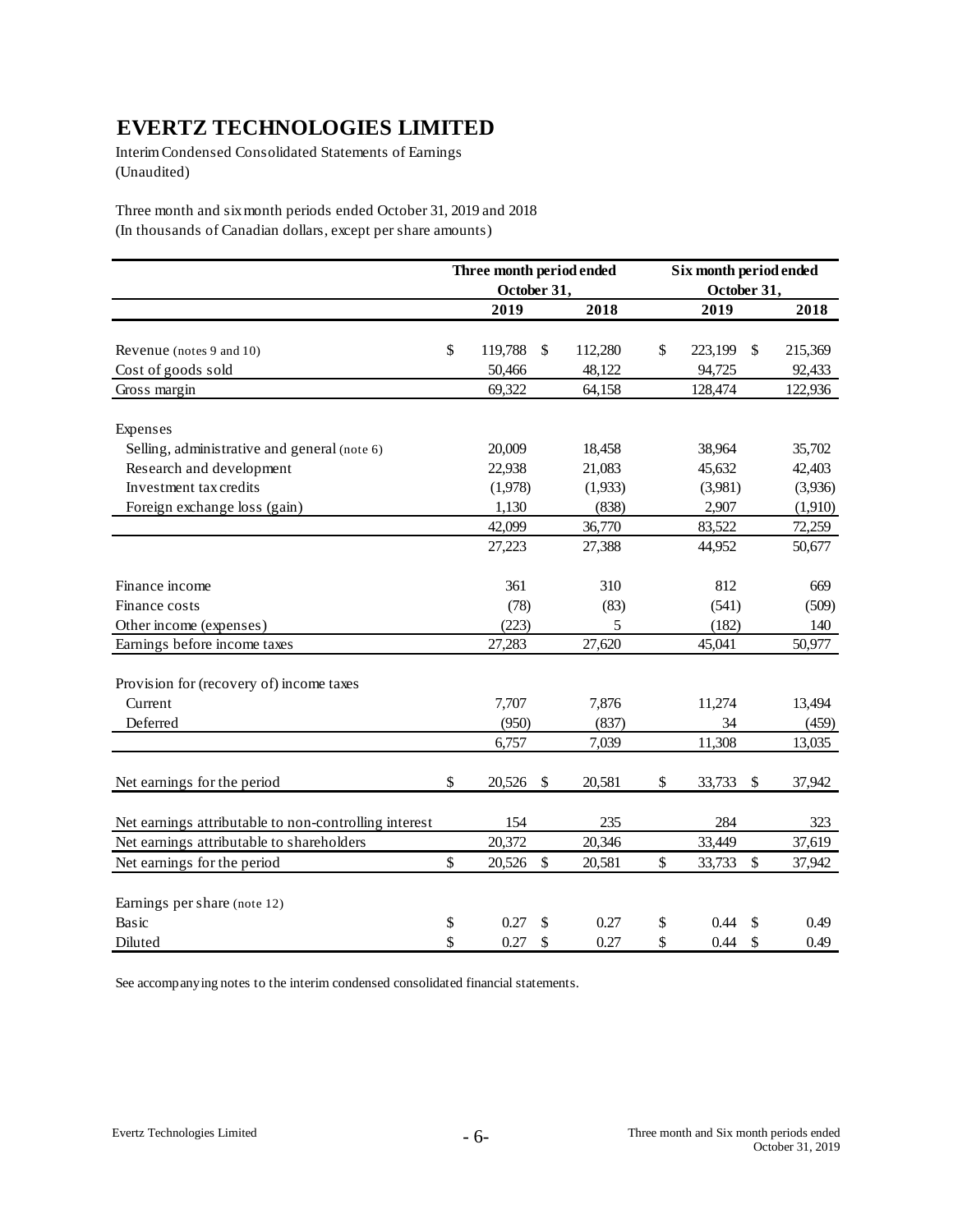Interim Condensed Consolidated Statements of Comprehensive Earnings (Unaudited)

Three month and six month periods ended October 31, 2019 and 2018 (In thousands of Canadian dollars)

|                                                                 | Three month period ended |             |   |        |    | Six month period ended |    |         |  |  |  |
|-----------------------------------------------------------------|--------------------------|-------------|---|--------|----|------------------------|----|---------|--|--|--|
|                                                                 |                          | October 31. |   |        |    | October 31.            |    |         |  |  |  |
|                                                                 |                          | 2019        |   | 2018   |    | 2019                   |    | 2018    |  |  |  |
| Net earnings for the period                                     | \$                       | 20.526      | S | 20,581 | \$ | 33,733                 | \$ | 37,942  |  |  |  |
| Items that may be reclassified to net earnings:                 |                          |             |   |        |    |                        |    |         |  |  |  |
| Foreign currency translation adjustment                         |                          | 2.560       |   | (176)  |    | (286)                  |    | (1,301) |  |  |  |
|                                                                 |                          |             |   |        |    |                        |    |         |  |  |  |
| Comprehensive earnings                                          | \$                       | 23,086      |   | 20.405 | S  | 33,447                 |    | 36,641  |  |  |  |
|                                                                 |                          |             |   |        |    |                        |    |         |  |  |  |
| Comprehensive earnings attributable to non-controlling interest | \$.                      | 157         | S | 211    | S  | 254                    | -S | 281     |  |  |  |
| Comprehensive earnings attributable to shareholders             | \$                       | 22,929      | S | 20.194 | \$ | 33,193                 | S  | 36,360  |  |  |  |
| Comprehensive earnings                                          |                          | 23,086      |   | 20.405 |    | 33,447                 |    | 36,641  |  |  |  |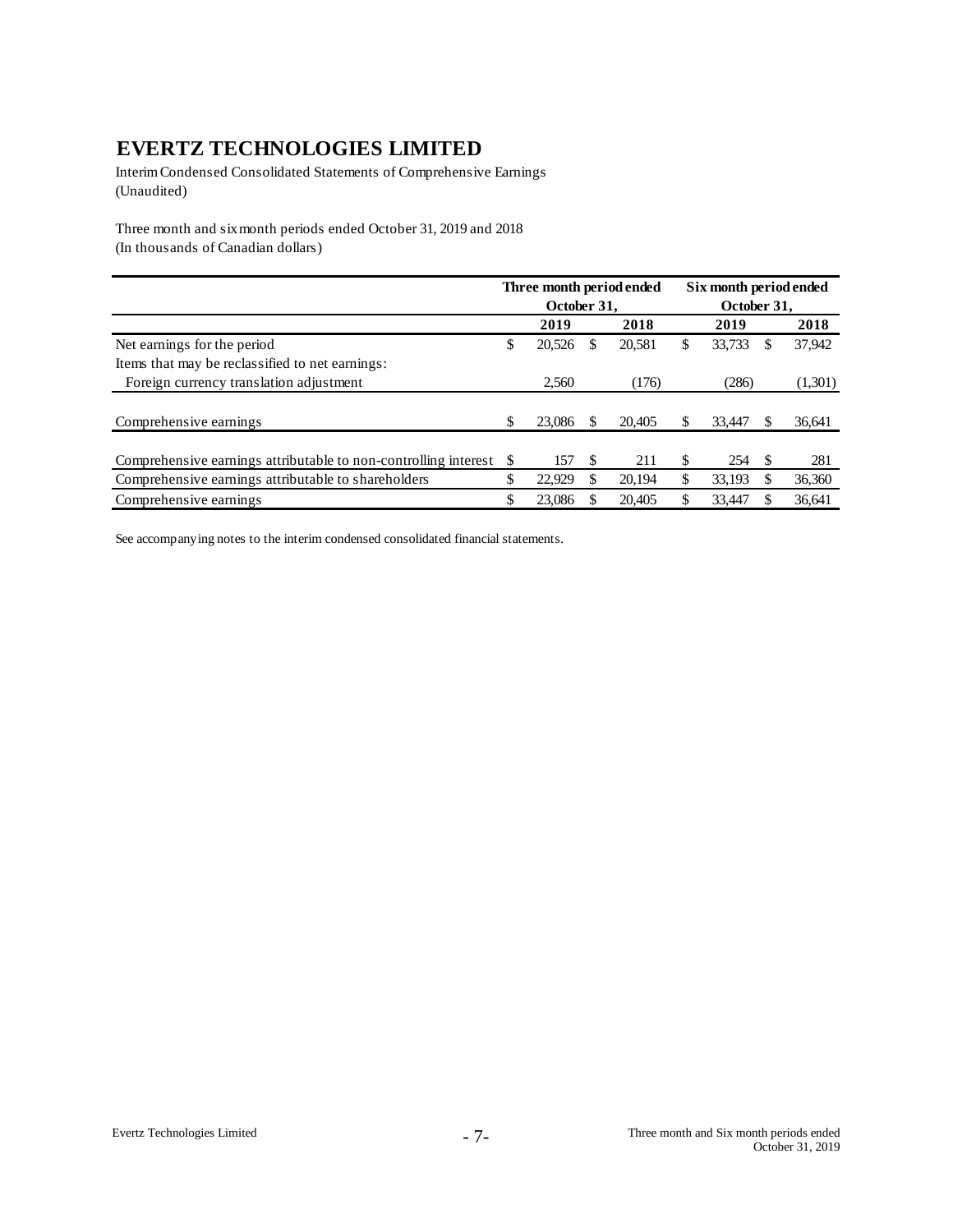Interim Condensed Consolidated Statements of Cash Flows (Unaudited)

Three month and six month periods ended October 31, 2019 and 2018 (In thousands of Canadian dollars)

|                                                             | Three month period ended |    |           | Six month period ended |             |    |           |  |  |
|-------------------------------------------------------------|--------------------------|----|-----------|------------------------|-------------|----|-----------|--|--|
|                                                             | October 31,              |    |           |                        | October 31, |    |           |  |  |
|                                                             | 2019                     |    | 2018      |                        | 2019        |    | 2018      |  |  |
| Operating activities                                        |                          |    |           |                        |             |    |           |  |  |
| Net earnings for the period                                 | \$<br>20,526             | \$ | 20,581    | \$                     | 33,733      | \$ | 37,942    |  |  |
| Add: Items not involving cash                               |                          |    |           |                        |             |    |           |  |  |
| Depreciation of property, plant and equipment               | 2,531                    |    | 2,787     |                        | 5,128       |    | 5,450     |  |  |
| Amortization of right-of-use assets (note 13)               | 1,322                    |    |           |                        | 2,608       |    |           |  |  |
| Amortization of intangibles                                 | 106                      |    |           |                        | 208         |    |           |  |  |
| Gain on disposal of property, plant and equipment           | (5)                      |    | (14)      |                        | (61)        |    | (67)      |  |  |
| Unrealized loss (gain) on marketable securities             | 24                       |    | 51        |                        |             |    | (52)      |  |  |
| Realized gain on marketable securities                      | (33)                     |    |           |                        | (33)        |    |           |  |  |
| Share based compensation (note 8)                           | 72                       |    | 93        |                        | 152         |    | 173       |  |  |
| Interest expense                                            | 331                      |    | 11        |                        | 663         |    | 14        |  |  |
| Deferred income tax recovery                                | (950)                    |    | (837)     |                        | 34          |    | (459)     |  |  |
|                                                             | 23,924                   |    | 22,672    |                        | 42,432      |    | 43,001    |  |  |
| Current tax expenses, net of investment tax credits         | 5,729                    |    | 6,061     |                        | 7,293       |    | 9,676     |  |  |
| Income taxes paid                                           | (2,708)                  |    | (5,508)   |                        | (5,938)     |    | (7,975)   |  |  |
| Changes in non-cash working capital items (note 7)          | (39, 888)                |    | (30, 809) |                        | (48, 834)   |    | (28,049)  |  |  |
| Cash (used in) provided by operating activities             | (12, 943)                |    | (7,584)   |                        | (5,047)     |    | 16,653    |  |  |
|                                                             |                          |    |           |                        |             |    |           |  |  |
| Investing activities                                        |                          |    |           |                        |             |    |           |  |  |
| Acquisition of property, plant and equipment                | (2,246)                  |    | (3,088)   |                        | (3,906)     |    | (5,354)   |  |  |
| Proceeds from disposal of property, plant and equipment     | 22                       |    | 22        |                        | 82          |    | 128       |  |  |
| Acquisition of marketable securities                        |                          |    | (2,869)   |                        |             |    | (13,708)  |  |  |
| Proceeds from disposal of marketable securities             | 4,056                    |    |           |                        | 4,056       |    |           |  |  |
| Cash (used in) provided by investing activities             | 1.832                    |    | (5,935)   |                        | 232         |    | (18,934)  |  |  |
|                                                             |                          |    |           |                        |             |    |           |  |  |
| Financing activities                                        |                          |    |           |                        |             |    |           |  |  |
| Repayment of long term debt                                 | (49)                     |    | (218)     |                        | (119)       |    | (183)     |  |  |
| Principle payments of lease liabilities                     | (1,018)                  |    |           |                        | (2,053)     |    |           |  |  |
| Interest paid                                               | (331)                    |    | (11)      |                        | (663)       |    | (14)      |  |  |
| Dividends paid                                              | (82, 976)                |    | (13,771)  |                        | (96,757)    |    | (27, 541) |  |  |
| Dividends paid by subsidiaries to non-controlling interests | (450)                    |    | (375)     |                        | (450)       |    | (375)     |  |  |
| Capital stock repurchased                                   | (490)                    |    |           |                        | (490)       |    |           |  |  |
| Capital stock issued                                        | 3,441                    |    | 335       |                        | 4,372       |    | 587       |  |  |
| Cash used in financing activities                           | (81, 873)                |    | (14,040)  |                        | (96, 160)   |    | (27, 526) |  |  |
|                                                             |                          |    |           |                        |             |    |           |  |  |
| Effect of exchange rates on cash and cash equivalents       | 2,112                    |    | 1,028     |                        | 1,841       |    | 812       |  |  |
|                                                             |                          |    |           |                        |             |    |           |  |  |
| Decrease in cash and cash equivalents                       | (90, 872)                |    | (26, 531) |                        | (99, 134)   |    | (28,995)  |  |  |
| Cash and cash equivalents beginning of period               | 96,321                   |    | 91,720    |                        | 104,583     |    | 94,184    |  |  |
| Cash and cash equivalents end of period                     | \$<br>5,449              | \$ | 65,189    | \$                     | 5,449       | \$ | 65,189    |  |  |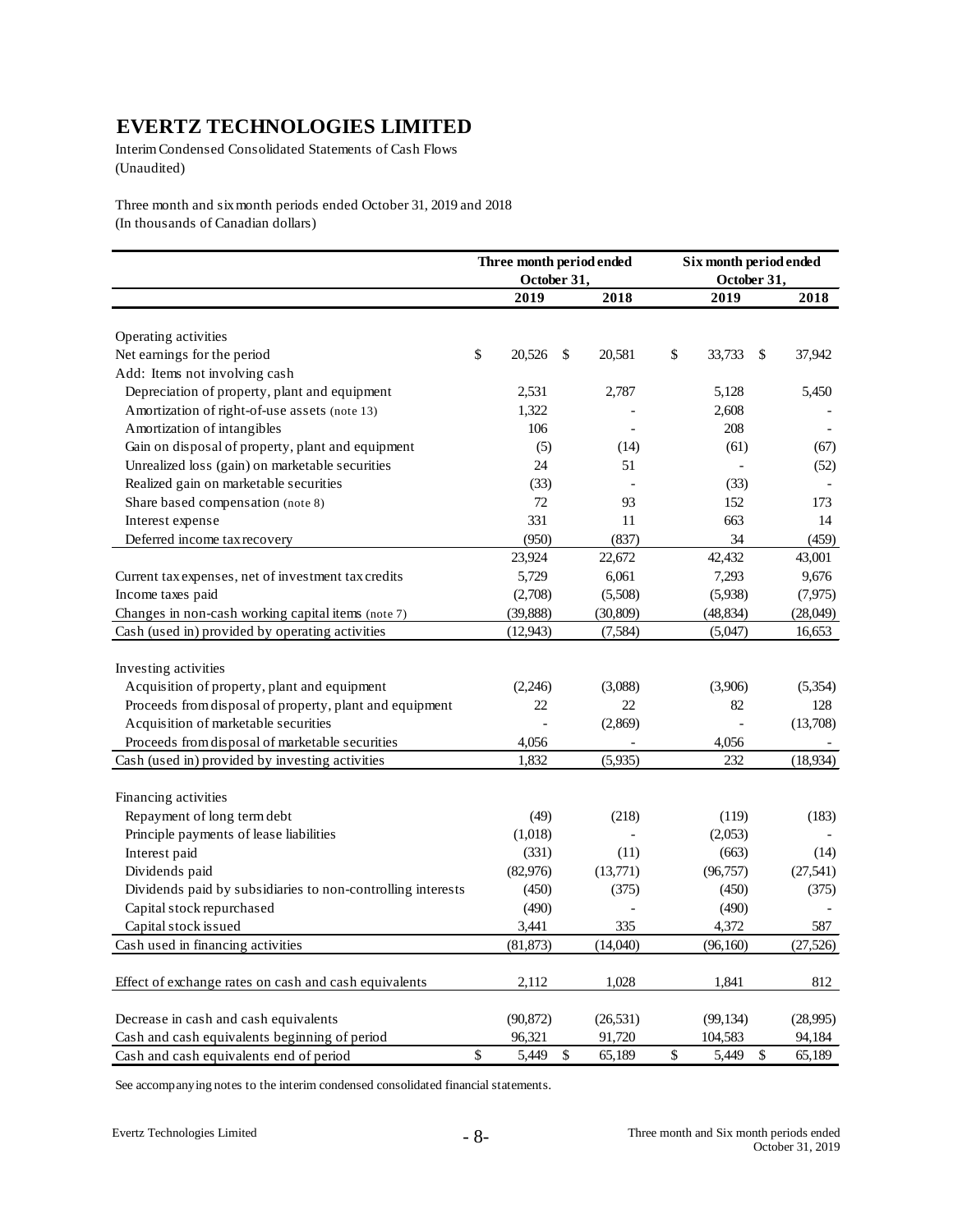#### **NOTES TO THE INTERIM CONDENSED CONSOLIDATED FINANCIAL STATEMENTS**

Three month and six month ended October 31, 2019 and 2018

(in thousands of Canadian dollars, except for "number of common shares", "number of options" and "per share" information)

Evertz Technologies Limited ("Evertz" or the "Company") is incorporated under the *Canada Business Corporations Act*. The Company is incorporated and domiciled in Canada and the registered head office is located at 5292 John Lucas Drive, Burlington, Ontario, Canada. The Company is a leading supplier of software, equipment and technology solutions to content creators, broadcasters, specialty channels and television service providers. The Company designs, manufactures and distributes video and audio infrastructure solutions for the production, post– production, broadcast and telecommunications markets.

#### **1. STATEMENT OF COMPLIANCE**

These interim condensed consolidated financial statements have been prepared in accordance with International Financial Reporting Standards ("IFRS") as issued by the International Accounting Standards Board ("IASB") and under International Accounting Standard ("IAS") 34 "Interim Financial Reporting" using the same accounting policies as described in the Company's consolidated financial statements for the year ended April 30, 2019, except for new accounting policies that were adopted on May 1, 2019 as described in Note 2.

These interim condensed consolidated financial statements do not include all information and note disclosures required by IFRS for annual financial statements, and therefore; should be read in conjunction with the April 30, 2019 annual consolidated financial statements.

These interim condensed consolidated financial statements were authorized for issue by the Board of Directors on December 12, 2019.

### **2. SIGNIFICANT ACCOUNTING POLICIES**

#### **Changes in Accounting Policies**

IFRS 16, *Leases* ("IFRS 16") was issued by the IASB in January 2016 to replace IAS 17, *Leases* and *IFRIC 4, Determining whether an arrangement contains a lease.* IFRS 16 introduced a single accounting model for lessees to bring leases on-balance sheet, while leaving lessor accounting largely unchanged. The Company adopted IFRS 16 on May 1, 2019 using the modified retrospective approach and therefore the comparative information has not been restated and continues to be reported under IAS 17 *Leases* and IFRIC 4 *Determining whether an arrangement contains a lease.* The impact resulting from adoption of IFRS 16 is disclosed in Note 13.

#### **3. PROPERTY, PLANT AND EQUIPMENT**

|                                    |   | October 31, 2019 |    |                     |    |          |   | April 30, 2019 |    |                     |    |          |
|------------------------------------|---|------------------|----|---------------------|----|----------|---|----------------|----|---------------------|----|----------|
|                                    |   |                  |    | Accumulated         |    | Carrying |   |                |    | Accumulated         |    | Carrying |
|                                    |   | Cost             |    | <b>Depreciation</b> |    | Amount   |   | Cost           |    | <b>Depreciation</b> |    | Amount   |
| Office furniture and equipment     | D | 4.632            | \$ | 3.011               | \$ | 1.621    | S | 4,252          | \$ | 2,586               | \$ | 1,666    |
| Research and development equipment |   | 36,267           |    | 22.708              |    | 13,559   |   | 34.549         |    | 22,029              |    | 12,520   |
| Airplanes                          |   | 11,525           |    | 8.286               |    | 3,239    |   | 11,348         |    | 7.992               |    | 3,356    |
| Machinery and equipment            |   | 66,623           |    | 52,085              |    | 14,538   |   | 64,858         |    | 48,266              |    | 16,592   |
| Leaseholds                         |   | 8.881            |    | 5,308               |    | 3,573    |   | 8.770          |    | 5.078               |    | 3,692    |
| Land                               |   | 2,330            |    | ۰                   |    | 2,330    |   | 2,379          |    | -                   |    | 2,379    |
| <b>Buildings</b>                   |   | 11.221           |    | 2.827               |    | 8.394    |   | 11,488         |    | 2.806               |    | 8,682    |
|                                    |   | 141.479          |    | 94,225              |    | 47,254   |   | 137.644        | \$ | 88,757              | \$ | 48,887   |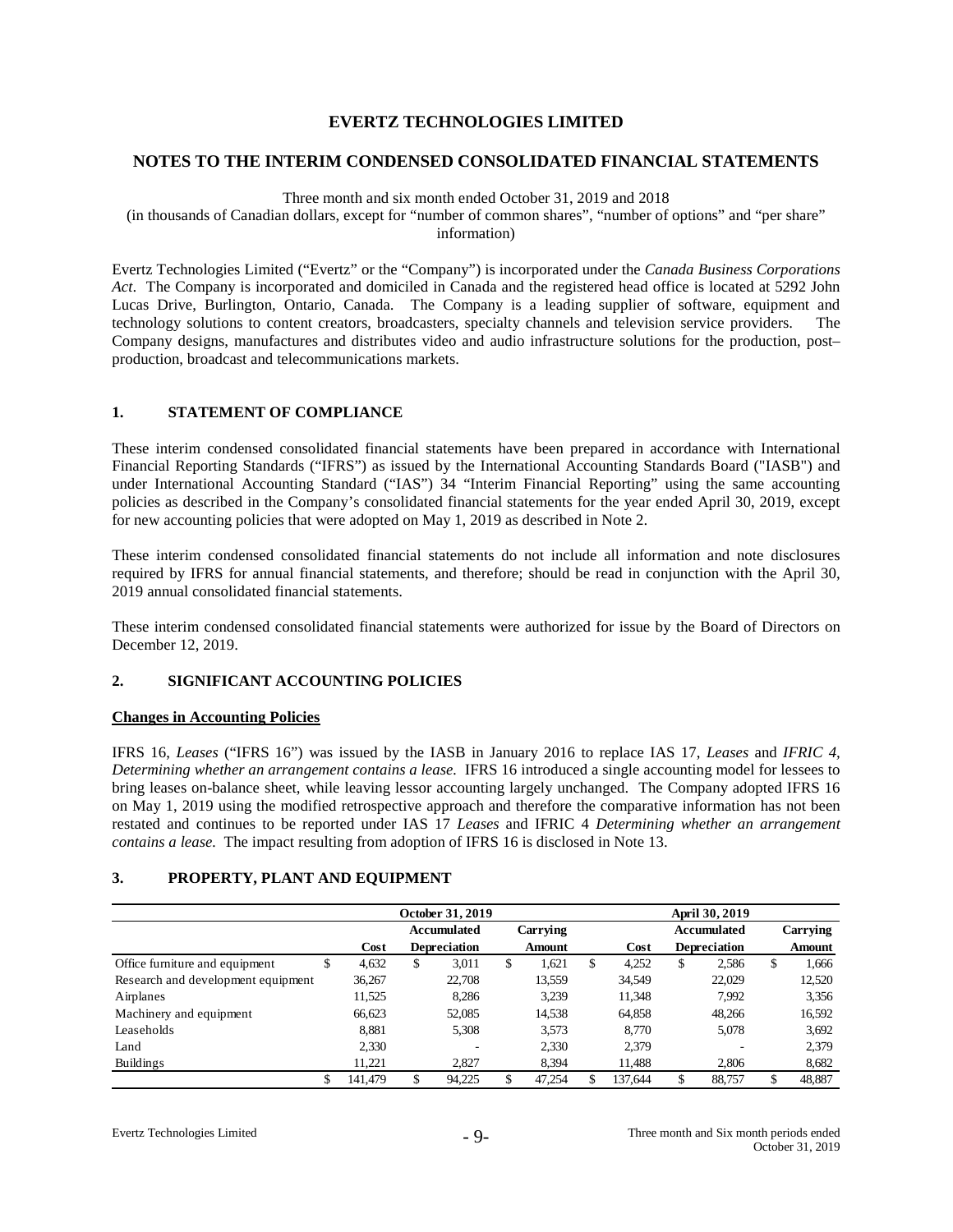## **4. PROVISIONS**

|                                | Lease/Retirement<br>Warranty and |         |  |             |       |
|--------------------------------|----------------------------------|---------|--|-------------|-------|
|                                |                                  | Returns |  | Obligations | Total |
| Balance as at April 30, 2019   |                                  | 3.629   |  | 542         | 4,171 |
| Net additions                  |                                  | 651     |  |             | 702   |
| Foreign exchange differences   |                                  | (50)    |  | (13)        | (63)  |
| Balance as at October 31, 2019 |                                  | 4.230   |  | 580         | 4,810 |

#### *Warranty and Returns*

The provision relates to estimated future costs associated with standard warranty repairs and returns on hardware solutions. The provision is based on historical data associated with similar products. The warranty and returns are expected to be incurred within the next twelve months.

#### *Lease/Retirement Obligations*

The provision relates to estimated restoration costs expected to be incurred upon the conclusion of Company leases.

# **5. CAPITAL STOCK**

Authorized capital stock consists of: Unlimited number of preferred shares Unlimited number of common shares

|                                      | Number of            | Amount  |
|--------------------------------------|----------------------|---------|
|                                      | <b>Common Shares</b> |         |
| Balance as at April 30, 2019         | 76,545,246           | 139,865 |
| Issued on exercise of stock options  | 284,000              | 4,372   |
| Cancelled pursuant to NCIB (note 5)  | (27,600)             | (52)    |
| Transferred on stock option exercise | ۰                    | 391     |
| Balance as at October 31, 2019       | 76,801,646           | 144,576 |

#### *Dividends Per Share*

During the quarter, \$1.08 in dividends per share was declared (2019 - \$0.18).

### *Normal Course Issuer Bid*

In October 2019, the Company filed a Normal Course Issuer Bid ("NCIB") with the TSX to repurchase, at the Company's discretion, until October 23, 2020 up to 3,830,252 outstanding common shares on the open market or as otherwise permitted, subject to normal terms and limitations of such bids. During the quarter, the Company purchased and cancelled 27,600 common shares at a weighted average price of \$17.76.

### **6. SELLING, ADMINISTRATIVE AND GENERAL EXPENSES**

|                                               | Three month period ended<br>October 31, |   |        | Six month period ended<br>October 31, |        |               |        |  |
|-----------------------------------------------|-----------------------------------------|---|--------|---------------------------------------|--------|---------------|--------|--|
|                                               | 2019                                    |   | 2018   |                                       | 2019   |               | 2018   |  |
| Selling and administrative                    | \$<br>18,004                            | S | 16,389 | \$                                    | 34,334 | <sup>\$</sup> | 32,294 |  |
| General:                                      |                                         |   |        |                                       |        |               |        |  |
| Share based compensation (note 8)             | 1.141                                   |   | 1,306  |                                       | 2,872  |               | 1,907  |  |
| Amortization of intangibles                   | 106                                     |   |        |                                       | 208    |               |        |  |
| Depreciation of property, plant and equipment |                                         |   |        |                                       |        |               |        |  |
| (non-production)                              | 758                                     |   | 763    |                                       | 1.550  |               | 1,501  |  |
|                                               | \$<br>20,009                            | S | 18.458 | \$                                    | 38,964 | \$.           | 35,702 |  |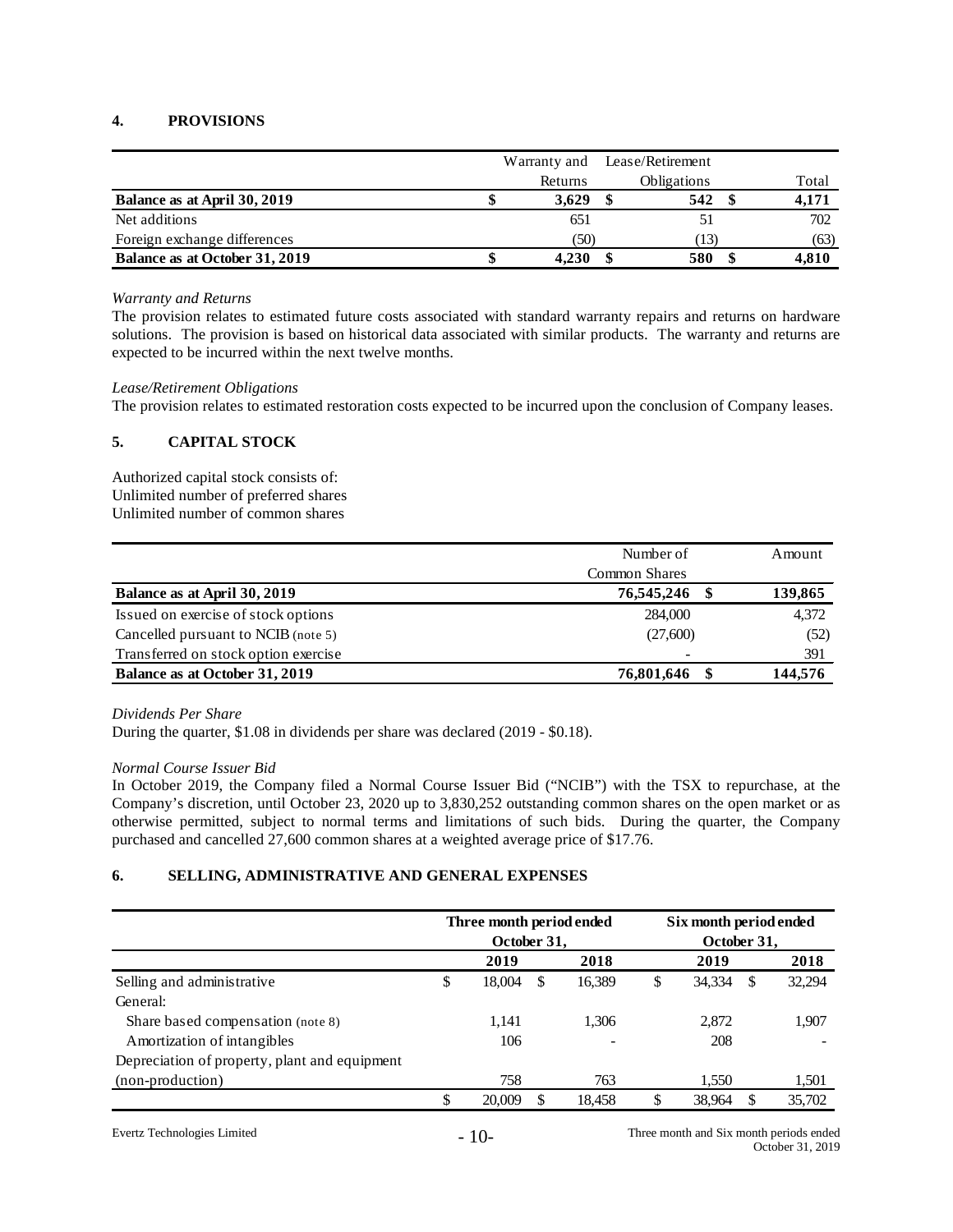## **7. STATEMENT OF CASH FLOWS**

|                             | Three month period ended<br>October 31, |           |    | Six month period ended<br>October 31, |          |
|-----------------------------|-----------------------------------------|-----------|----|---------------------------------------|----------|
|                             | 2019                                    | 2018      |    | 2019                                  | 2018     |
| Trade and other receivables | \$<br>(38,509)<br><sup>\$</sup>         | (23,056)  | \$ | $(48, 816)$ \$                        | (33,689) |
| Contract assets             | 1,458                                   | 4,541     |    | 7,677                                 | 10,355   |
| Prepaid expenses            | (153)                                   | (74)      |    | (18)                                  | (1,492)  |
| Inventories                 | 2,992                                   | (4,664)   |    | (2,224)                               | (4,024)  |
| Trade and other payables    | (6,292)                                 | (14,257)  |    | (8,046)                               | (5,307)  |
| Deferred revenue            | (195)                                   | 6,804     |    | 1,954                                 | 6,162    |
| Provisions                  | 811                                     | (103)     |    | 639                                   | (54)     |
|                             | \$<br>(39, 888)<br>S                    | (30, 809) | \$ | (48,834)<br>\$.                       | (28,049) |

#### **Changes in non**–**cash working capital items**

#### **8. SHARE BASED PAYMENTS**

#### *Stock Option Plan*

The Company established, in June 2006, a stock option plan to attract, retain, motivate and compensate employees, officers and eligible directors who are integral to the growth and success of the Company. A number of shares equal to 10% of the Company's outstanding common shares are to be reserved for issuance under the stock option plan.

The Board of Directors administers the stock option plan and will determine the terms of any options granted. The exercise price of an option is to be set by the Board of Directors at the time of grant but shall not be lower than the market price as defined in the option plan at the time of grant. The term of the option cannot exceed 10 years. Stock options currently granted normally fully vest and expire by the end of the fifth year.

The changes in the number of outstanding share options are as follows:

|                                | Number of | Weighted       |
|--------------------------------|-----------|----------------|
|                                | Options   | Average        |
|                                |           | Exercise Price |
| Balance as at April 30, 2019   | 1,413,500 | 16.13          |
| Granted                        | 65,000    | 17.65          |
| Exercised                      | (284,000) | 15.39          |
| Forfeited                      | (56,000)  | 15.97          |
| Expired                        | (45,500)  | 17.58          |
| Balance as at October 31, 2019 | 1,093,000 | \$<br>16.36    |

Stock options outstanding as at October 31, 2019 are:

| <b>Exercise Price</b> | <b>Weighted Average</b><br><b>Exercise Price</b> |       | Number of<br>Outstanding | <b>Weighted Average</b><br>Remaining | Number of<br><b>Options</b> | <b>Weighted Average</b><br><b>Exercise Price of</b> |                            |  |
|-----------------------|--------------------------------------------------|-------|--------------------------|--------------------------------------|-----------------------------|-----------------------------------------------------|----------------------------|--|
|                       |                                                  |       | <b>Options</b>           | Contractual Life                     | Exercisable                 |                                                     | <b>Exercisable Options</b> |  |
| $$15.20 - $15.37$     | \$                                               | 15.36 | 103,000                  | 0.7                                  | 24,000                      | \$                                                  | 15.37                      |  |
| $$15.61 - $15.80$     | \$                                               | 15.69 | 460,000                  | 4.0                                  | $\overline{\phantom{a}}$    | S                                                   | $\overline{\phantom{0}}$   |  |
| $$16.08 - $17.38$     | \$                                               | 16.72 | 295,000                  | 3.0                                  | 30,000                      | \$                                                  | 17.38                      |  |
| $$17.39 - $18.63$     |                                                  | 17.63 | 235,000                  | 2.9                                  | 52,000                      | \$.                                                 | 17.85                      |  |
| Totals                |                                                  | 16.36 | 1,093,000                | 3.2                                  | 106,000                     | \$                                                  | 17.16                      |  |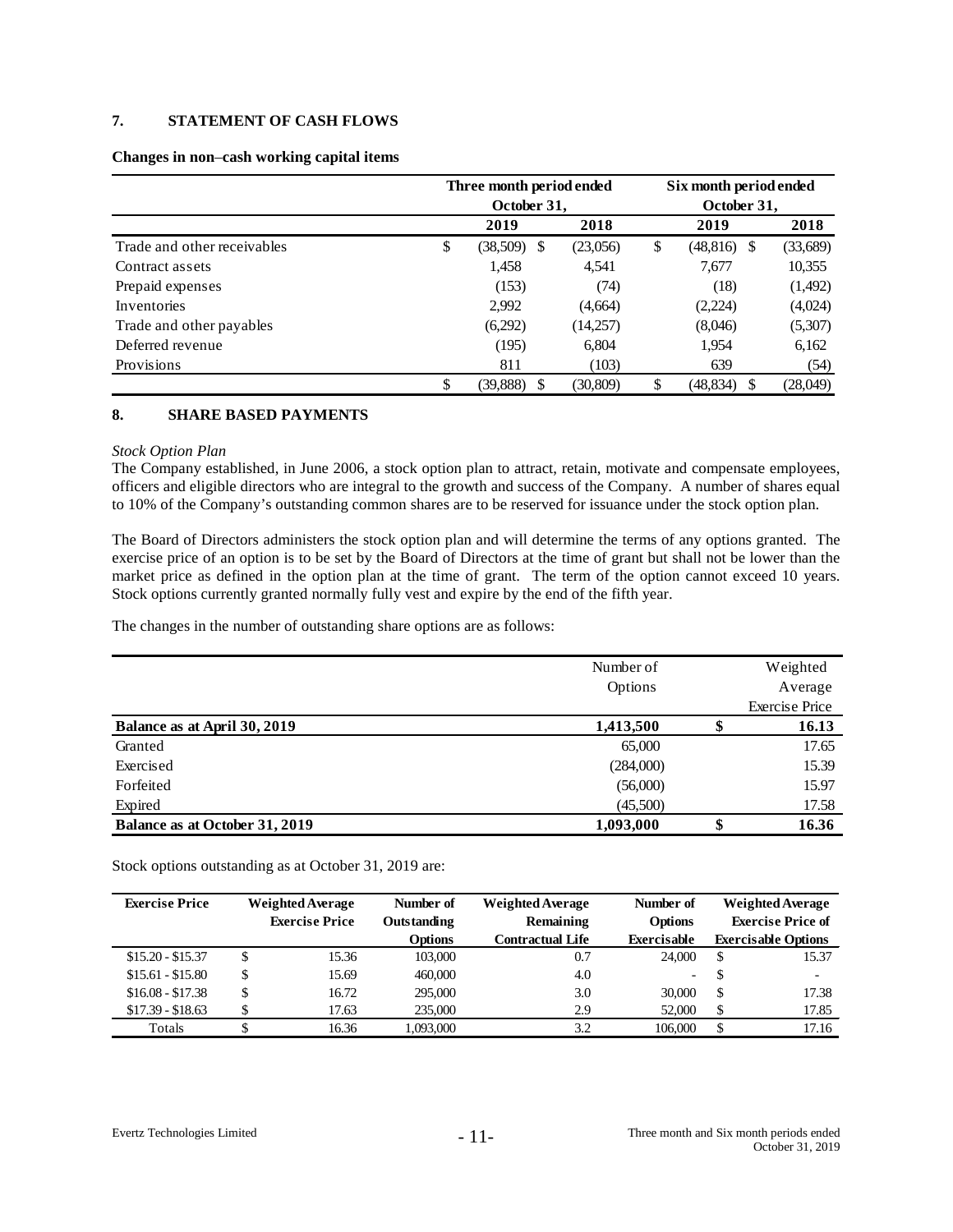#### *Note #8 continued …*

#### *Restricted Share Unit Plan*

The Company established, in March 2016, a restricted share unit ("RSU") plan to provide an incentive to participants; including key executives of the Company, by rewarding such participants with equity-based compensation. Under the terms of the plan, RSU's are issued to the participant with a vesting period of three years. On the vesting date, all RSU's will be redeemed in cash at the fair market value at the date of vest plus any accrued dividends. The changes in the number of outstanding RSUs are as follows:

|                                | Number of   |
|--------------------------------|-------------|
|                                | <b>RSUs</b> |
| Balance as at April 30, 2019   | 812,500     |
| Granted                        | 118,000     |
| Exercised                      | (301,000)   |
| Balance as at October 31, 2019 | 629,500     |

As at October 31, 2019, the average remaining contractual life for outstanding RSUs is 2.1 years (2018 – 1.4 years).

#### **Compensation expense**

#### *Stock Option Plan*

The share based compensation expense that has been charged against earnings over the six month and three month period is \$152 (2018 - \$173) and \$72 (2018 - \$93). Compensation expense on grants during the period was calculated using the Black-Scholes option pricing model with the following weighted average assumptions:

|                                        | Six month period ended | Six month period ended  |
|----------------------------------------|------------------------|-------------------------|
|                                        | October 31, 2019       | <b>October 31, 2018</b> |
| Risk-free interest rate                | 1.33%                  | 2.15%                   |
| Dividend yield                         | 4.08%                  | 4.59%                   |
| Expected life                          | 5 years                | 5 years                 |
| Expected volatility                    | 14%                    | 15%                     |
| Weighted average grant-date fair value | \$1.06                 | \$1.11                  |

Expected volatility is based on historical share price volatility over the past five years of the Company. Share based compensation expense was calculated using a weighted average forfeiture rate of 18% (2018 – 21%).

#### *Restricted Share Unit Plan*

The share based compensation expense that has been charged against earnings over the six month and three month period is \$2,720 (2018 - \$1,733) and \$1,069 (2018 - \$1,212). Share based compensation expense was calculated using a weighted average forfeiture rate of 8% (2018 - 5%). As at October 31, 2019, the total liability included within trade and other payables is \$3,607 (2018 - \$9,268).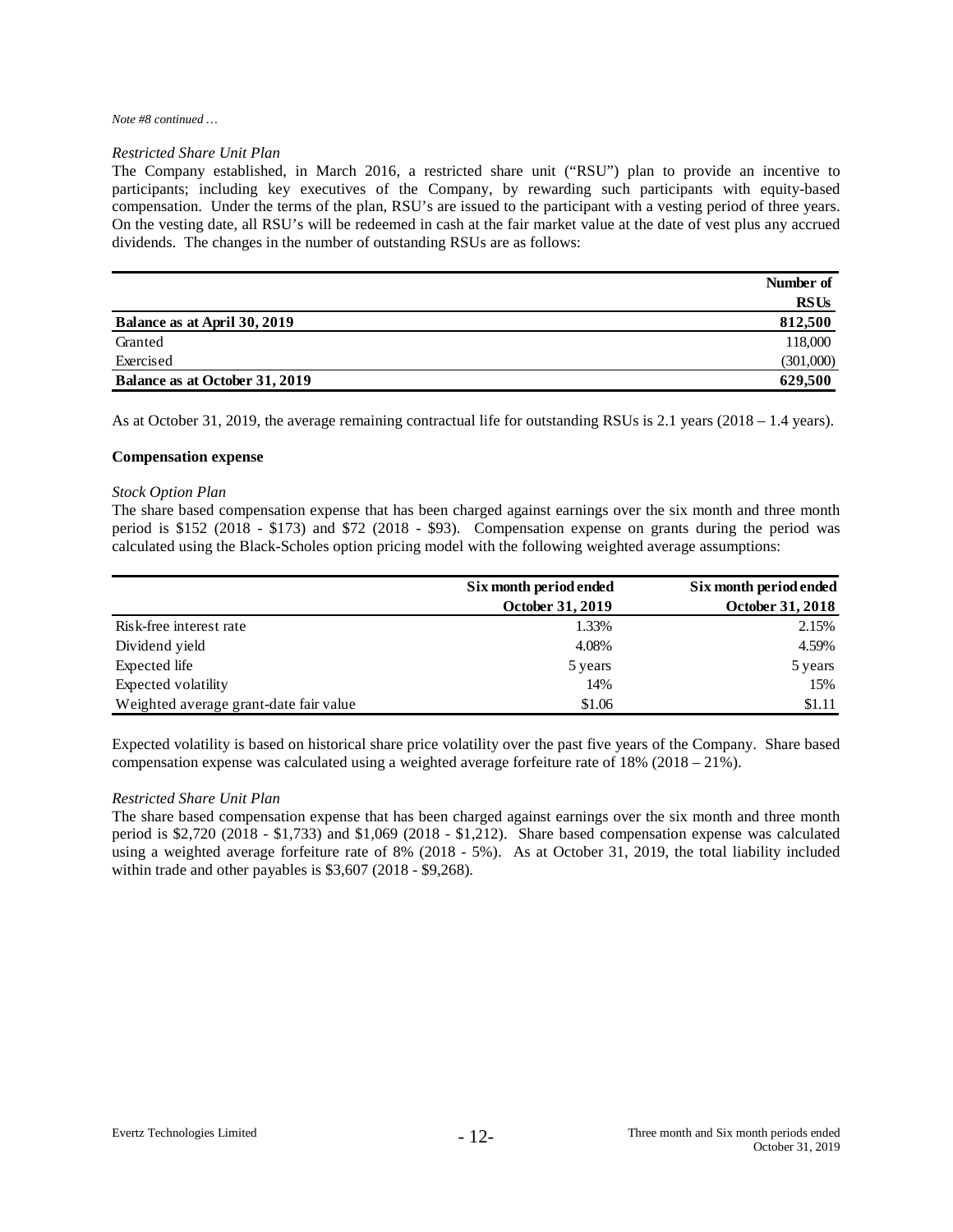#### **9. SEGMENTED INFORMATION**

The Company reviewed its operations and determined that it operates a single reportable segment, the television broadcast equipment market. The single reportable operating segment derives its revenues from the sale of hardware and software solutions including related services, training and commissioning.

|                      |   | Three month period ended<br>October 31, |   |        |   |         | Six month period ended<br>October 31, |         |  |  |
|----------------------|---|-----------------------------------------|---|--------|---|---------|---------------------------------------|---------|--|--|
| Revenue              |   | 2019<br>2018                            |   |        |   | 2019    |                                       |         |  |  |
| <b>United States</b> | J | 86.573                                  | S | 72.187 | S | 155.780 |                                       | 142,122 |  |  |
| International        |   | 31,197                                  |   | 34,749 |   | 62,417  |                                       | 62,643  |  |  |
| Canada               |   | 2.018                                   |   | 5.344  |   | 5.002   |                                       | 10,604  |  |  |
|                      |   | 119.788                                 |   | 12.280 |   | 223,199 |                                       | 215.369 |  |  |

|                      |                  |        |                       | October 31, 2019 |    |                                    | April 30, 2019 |                               |    |          |    |                                    |
|----------------------|------------------|--------|-----------------------|------------------|----|------------------------------------|----------------|-------------------------------|----|----------|----|------------------------------------|
|                      | Property,        |        |                       |                  |    |                                    |                | <b>Property,</b>              |    |          |    |                                    |
|                      | <b>Plant</b> and |        | Goodwill<br>Equipment |                  |    | <b>Intangible</b><br><b>Assets</b> |                | <b>Plant</b> and<br>Equipment |    | Goodwill |    | <b>Intangible</b><br><b>Assets</b> |
| <b>United States</b> | \$               | 5.107  |                       | 1.330            | \$ | 1.701                              | \$             | 5.713                         | \$ | 1.361    | \$ | 1,952                              |
| International        |                  | 11.803 |                       | 17,687           |    | $\overline{\phantom{a}}$           |                | 11,590                        |    | 17,772   |    |                                    |
| Canada               |                  | 30,344 |                       | 1.583            |    |                                    |                | 31,584                        |    | 1.583    |    | -                                  |
|                      | \$               | 47.254 |                       | 20,600           | D  | 1,701                              |                | 48.887                        | \$ | 20.716   |    | 1.952                              |

### **10. REVENUE**

|                                                | Three month period ended<br>October 31, |         |  |         |  | Six month period ended<br>October 31, |  |         |  |
|------------------------------------------------|-----------------------------------------|---------|--|---------|--|---------------------------------------|--|---------|--|
|                                                |                                         |         |  |         |  |                                       |  |         |  |
|                                                | 2019<br>2018                            |         |  |         |  | 2019                                  |  | 2018    |  |
| Hardware, software including related services, |                                         |         |  |         |  |                                       |  |         |  |
| training and commissioning                     |                                         | 107,067 |  | 108,154 |  | 198,159                               |  | 207,181 |  |
| Long term contract revenue                     |                                         | 12.721  |  | 4.126   |  | 25,040                                |  | 8,188   |  |
|                                                | J.                                      | 119.788 |  | 112.280 |  | 223.199                               |  | 215,369 |  |

# **11. RELATED PARTY TRANSACTIONS**

Balances and transactions between the Company and its subsidiaries, which are related parties of the Company, have been eliminated on consolidation and are not disclosed in this note. Details of transactions between the Company and other related parties are disclosed below.

### *Related Party Transactions*

Two shareholders each indirectly hold a 16% interest in the Company's leased premises in Ontario. This lease expires in 2029 with a total of \$10,126 committed over the remaining term. During the six month and three month periods, rent paid for the leased principal premises amounted to \$509 (2018 – \$443) and \$255 (2018 - \$221) with no outstanding amounts due as at October 31, 2019.

The Company also leases property where two shareholders indirectly own 100% interest. This lease expires in 2021 with a total of \$490 committed over the remaining term. During the six month and three month periods, rent paid for the leased principal premises amounted to  $$132$  (2018 –  $$132$ ) and  $$66$  (2018 -  $$66$ ) with no outstanding amounts due as at October 31, 2019.

On December 1, 2008 the Company entered into a property lease agreement where two shareholders each indirectly hold a 20% interest in the Company's leased premises in Ontario. This lease expires in 2028 with a total of \$8,155 committed over the remaining term. During the six month and three month periods, rent paid for the leased principal premises amounted to \$430 (2018 – \$418) and \$210 (2018 - \$209) with no outstanding amounts due as at October 31, 2019.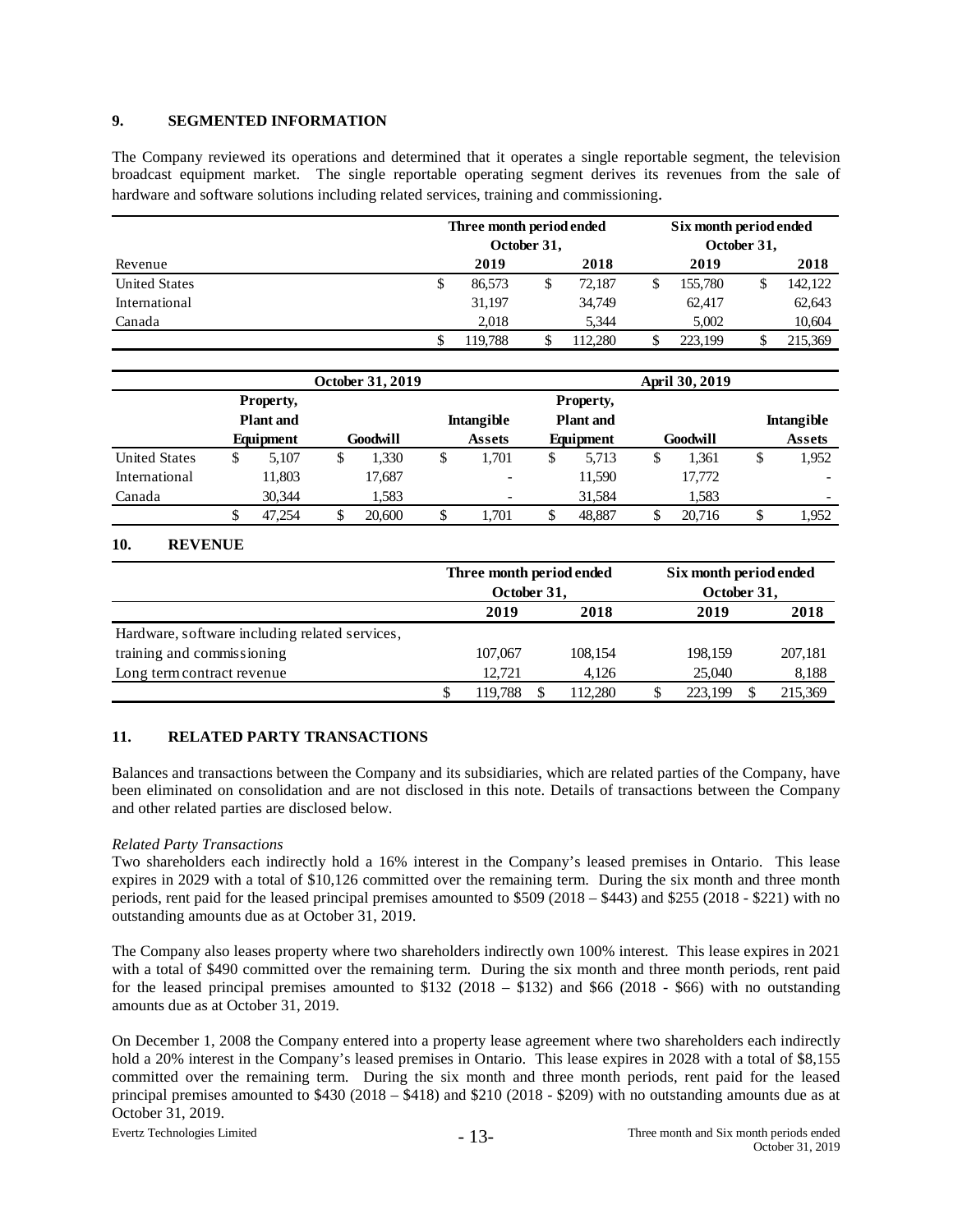#### *Note #11 continued …*

On May 1, 2009 the Company entered into a property lease agreement where two shareholders each indirectly hold a 35% interest. This lease expires in 2029 with a total of \$5,181 committed over the remaining term. During the six month and three month periods, rent paid for the leased principal premises amounted to \$254 (2018 – \$242) and \$127 (2018 - \$121) with no outstanding amounts due as at October 31, 2019.

The Company also leases a property where two shareholders indirectly own 100% interest. The lease expires in 2023 with a total of \$483 committed over the remaining term. During the six month and three month periods, rent paid for the leased principal premises amounted to \$76 (2018 – \$71) and \$38 (2018 - \$35) with no outstanding amounts due as at October 31, 2019.

On May 1, 2016 the Company entered into a property lease agreement where two shareholders each hold a 46.6% interest. This lease expires in 2026 with a total of \$6,640 committed over the remaining term. During the six month and three month periods, rent paid for the leased principal premises amounted to \$491 (2018 – \$491) and \$245 (2018 - \$245) with no outstanding amounts due as at October 31, 2019.

On August 1, 2016 the Company entered into a property lease agreement where two shareholders indirectly own 100% interest. This lease expires in 2026 with a total of \$1,831 committed over the remaining term. During the six month and three month periods, rent paid for the leased principal premises amounted to \$127 (2018 – \$124) and \$63 (2018 - \$63) with no outstanding amounts due as at October 31, 2019.

These transactions were in the normal course of business and recorded at an exchange value established and agreed upon by related parties.

#### **12. EARNINGS PER SHARE**

|                                            | Three month period ended<br>October 31, |            | Six month period ended<br>October 31, |            |
|--------------------------------------------|-----------------------------------------|------------|---------------------------------------|------------|
|                                            | 2019                                    | 2018       | 2019                                  | 2018       |
| Weighted average common shares outstanding | 76,729,430                              | 76,506,398 | 76,642,814                            | 76,497,637 |
| Dilutive effect of stock options           | 53.935                                  | 10.834     | 79,079                                | 19,124     |
| Diluted weighted average common shares     |                                         |            |                                       |            |
| outstanding                                | 76,783,365                              | 76,517,232 | 76,721,893                            | 76,516,761 |

The weighted average number of diluted common shares excludes 47,500 options because they were anti-dilutive during the period (2018 – 1,819,000).

#### **13. EXPLANATION OF ADOPTION OF IFRS 16, LEASES**

IFRS 16, *Leases* ("IFRS 16") was issued by the IASB in January 2016 to replace IAS 17, *Leases* and *IFRIC 4, Determining whether an arrangement contains a lease.* IFRS 16 introduced a single accounting model for lessees to bring leases on-balance sheet, while leaving lessor accounting largely unchanged. The details of the primary changes on adoption of IFRS 16 are set out below.

A lessee is now required to recognize, on its statement of financial position, a right-of-use asset, representing its right to use the underlying leased asset, and a lease liability, representing its obligation to make lease payments.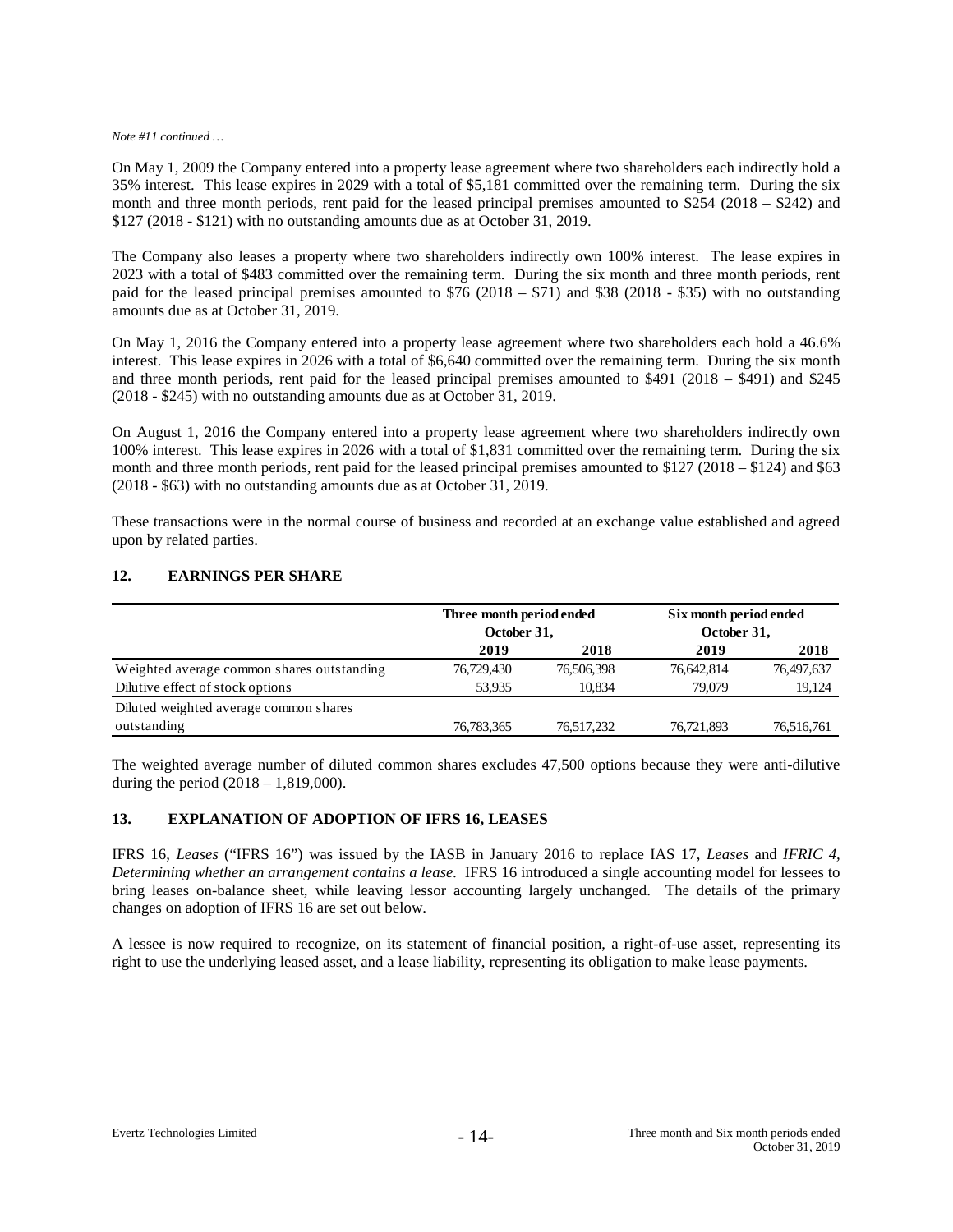#### *Note #13 continued …*

The Company has adopted IFRS 16, effective May 1, 2019, using the modified retrospective approach. Under this approach, the Company has applied IFRS 16 to all contracts that are not complete on the date of initial application, without restatement of comparative figures as previously reported for 2019. Therefore, the comparative information has not been restated and continues to be reported under IAS 17 and IFRIC 4. At transition, the Company applied the practical expedient available to us as lessee that allows the Company to maintain its lease assessments made under IAS 17 and IFRIC 4 for existing contracts. Therefore, the definition of a lease under IFRS 16 was applied only to contracts entered into or changed after May 1, 2019.

When applying IFRS 16 to leases previously classified as operating leases, the Company has followed practical expedients that allow a single discount rate to a portfolio of leases with similar characteristics; allow the exclusion of initial direct costs from measuring the right-of-use asset as at May 1, 2019; allow the use of hindsight in determining the lease term where the lease contract contains purchase, extension, or termination options; and reliance upon the Company's assessment of whether leases are onerous under the requirements of IAS 37, *Provisions, contingent liabilities and contingent assets* as at May 1, 2019 as an alternative to reviewing the Company's right-of-use assets for impairment. The Company has also elected to account for all short-term leases and all leases for which the underlying asset is of low value as expenses on either a straight-line basis over the lease term or another systematic basis, and thus not recognize a lease liability and a right-of-use asset at the date of initial application.

For remaining leases previously classified as operating leases under IAS 17, the lease liability has been measured at the present value of the remaining lease payments, discounted using the related incremental borrowing rate as at May 1, 2019. The weighted average discount rate applied to the total lease liabilities recognized on transition was 3.95%. The associated right-of-use asset has been measured at an amount equal to the lease liability, adjusted by the amount of any lease retirement obligations, lease incentives previously received, and prepaid or accrued lease payments recognized in the statement of financial position immediately before the date of initial application.

As a result of adopting IFRS 16, the Company has recognized a significant increase to both right-of-use assets and lease liabilities on the Consolidated Statements of Financial Position, with no net impact on retained earnings. The impact on the Consolidated Income Statement is a decrease in operating lease expenses and an increase in amortization of the right-of-use asset and interest costs on the lease liability. Amortization of right-of-use assets and operating lease expenses are recorded in the same line items within the Consolidated Income Statement.

Prior to adopting IFRS 16, the Company had a total amount of future lease commitments as at May 1, 2019 of \$39,197. The difference between the total lease liabilities recognized on transition of \$33,621 and future lease commitments of \$39,197 as disclosed in the Company's 2019 Annual Consolidated Financial Statements, was mainly a result of discounting on the minimum lease payments and the exclusion of short-term leases and leases for which the underlying asset is of low value from the total lease liability recognized upon transition.

The Company had no leases previously classified as finance leases under IAS 17, as at May 1, 2019. There was no significant impact for contracts in which the Company is the lessor.

Below is the effect of transition to IFRS 16 on our condensed consolidated statement of financial position as at May 1, 2019: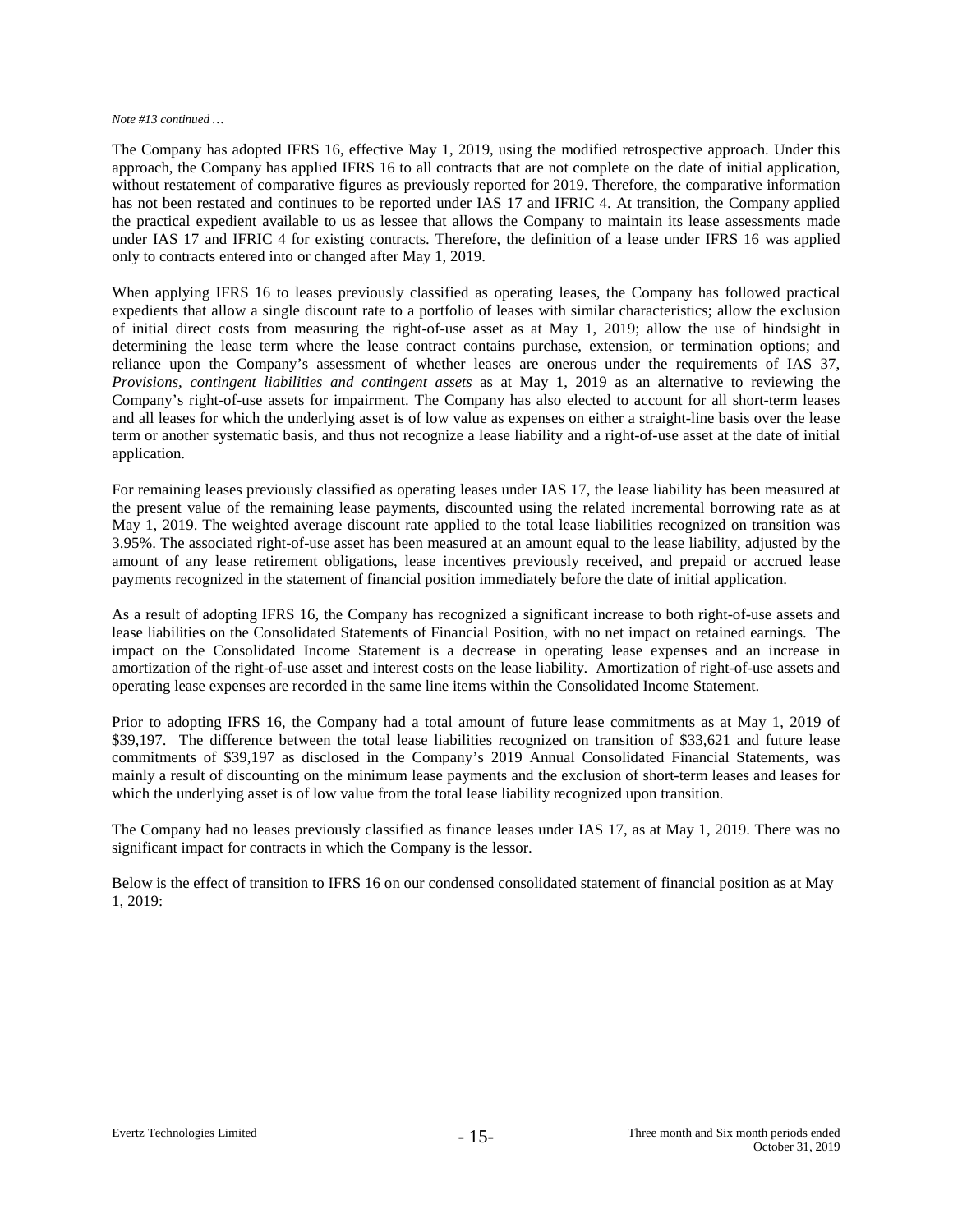#### *Note #13 continued …*

(In thousands of Canadian dollars)

|                                           | As reported as at |    | <b>Effect of IFRS</b>    |    | Subsequent to<br>tranition as at |
|-------------------------------------------|-------------------|----|--------------------------|----|----------------------------------|
|                                           | April 30, 2019    |    | 16 transition            |    | May 1, 2019                      |
| <b>Assets</b>                             |                   |    |                          |    |                                  |
| Current assets                            |                   |    |                          |    |                                  |
| Cash and cash equivalents                 | \$<br>104,583     | \$ |                          | \$ | 104,583                          |
| Marketable securities                     | 4,023             |    |                          |    | 4,023                            |
| Trade and other receivables               | 81,498            |    |                          |    | 81,498                           |
| Contract assets                           | 22,348            |    |                          |    | 22,348                           |
| Prepaid expenses                          | 9,045             |    |                          |    | 9,045                            |
| Inventories                               | 171,271           |    |                          |    | 171,271                          |
| Income tax receivable                     | 708               |    | $\overline{\phantom{a}}$ |    | 708                              |
|                                           | 393,476           |    |                          |    | 393,476                          |
| Property, plant and equipment             | 48,887            |    |                          |    | 48.887                           |
| Right of use assets                       |                   |    | 33,621                   |    | 33,621                           |
| Goodwill                                  | 20,716            |    |                          |    | 20,716                           |
| Intangibles                               | 1,952             |    |                          |    | 1,952                            |
| Deferred income taxes                     | 1,566             |    |                          |    | 1,566                            |
|                                           | \$<br>466,597     | \$ | 33,621                   | \$ | 500,218                          |
| <b>Liabilities</b>                        |                   |    |                          |    |                                  |
| Current liabilities                       |                   |    |                          |    |                                  |
| Trade and other payables                  | \$<br>63,647      | \$ |                          | \$ | 63,647                           |
| Provisions                                | 4,171             |    |                          |    | 4,171                            |
| Deferred revenue                          | 42,843            |    |                          |    | 42,843                           |
| Current portion of long term debt         | 294               |    |                          |    | 294                              |
| Current portion of lease obligations      |                   |    | 4,117                    |    | 4,117                            |
|                                           | 110,955           |    | 4,117                    |    | 115,072                          |
| Long-term lease obligations               |                   |    | 29,504                   |    | 29,504                           |
| Long term debt                            | 239               |    |                          |    | 239                              |
|                                           | 111,194           |    | 33,621                   |    | 144,815                          |
| <b>Equity</b>                             |                   |    |                          |    |                                  |
| Capital stock                             | 139,865           |    |                          |    | 139,865                          |
| Share based payment reserve               | 8,245             |    |                          |    | 8,245                            |
|                                           |                   |    |                          |    |                                  |
| Accumulated other comprehensive earnings  | 1,729             |    | ÷                        |    | 1,729                            |
| Retained earnings                         | 203,284           |    | ÷,                       |    | 203,284                          |
|                                           | 205,013           |    |                          |    | 205,013                          |
| Total equity attributable to shareholders | 353,123           |    | ä,                       |    | 353,123                          |
| Non-controlling interest                  | 2,280             |    |                          |    | 2,280                            |
|                                           | 355,403           |    | $\overline{\phantom{a}}$ |    | 355,403                          |
|                                           | \$<br>466,597     | \$ | 33,621                   | \$ | 500,218                          |

During the six month and three month periods ended October 31, 2019, the Company recognized amortization of right-of-use assets of \$2,608 and \$1,322 as well as finance costs on lease liabilities of \$652 and \$323. In the Consolidated Statement of Cash Flows, additional line items were added that related to the amortization of the rightof-use assets and principle payments of lease liabilities.